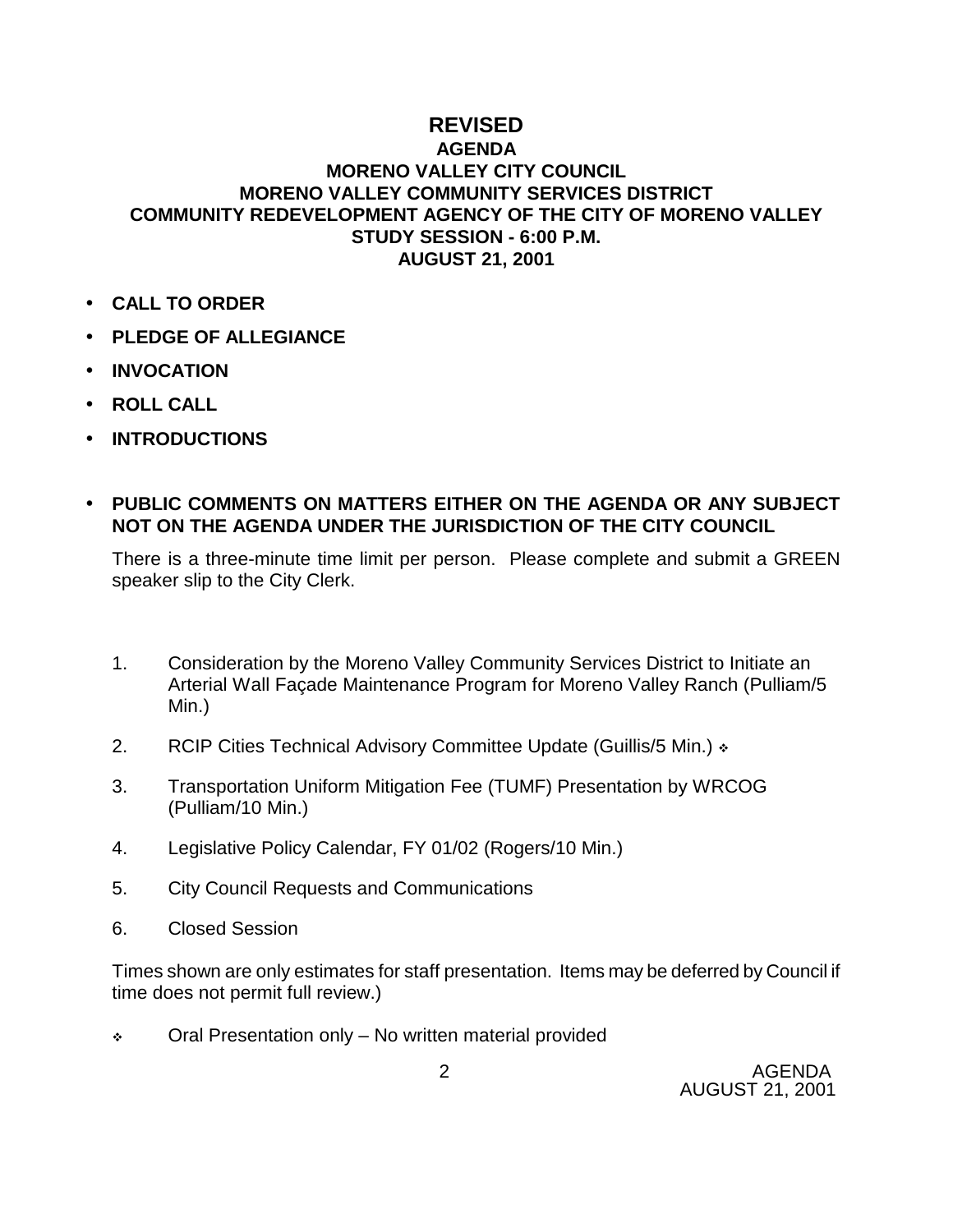## **CLOSED SESSION**

A Closed Session of the City Council of the City of Moreno Valley will be held in the Finance Conference Room, Second Floor, City Hall. The City Council will meet in Closed Session to confer with its legal counsel regarding the following matter(s) and any additional matter(s) publicly and orally announced by the City Attorney in the Council Chamber at the time of convening the Closed Session. The Closed Session will be held pursuant to Government Code:

1) SECTION 54956.8 - CONFERENCE WITH REAL PROPERTY NEGOTIATOR

| <b>Property Owner:</b>           | City of Moreno Valley               |
|----------------------------------|-------------------------------------|
| <b>City Negotiator:</b>          | <b>Bob Herrick</b>                  |
| Tenant:                          | Ross Jordan                         |
| Tenant Negotiator: Tom Nicholson |                                     |
|                                  | Property Location: APN: 473-200-010 |
| Negotiations:                    | <b>Terms of Payment</b>             |

2) SECTION 54956.9(a) - CONFERENCE WITH LEGAL COUNSEL - EXISTING **LITIGATION** 

| Case:     | Adelphia Communications Corporation, and Century-TCI California,<br>L.P., a Delaware Limited Partnership                                                                                                                                                                            |
|-----------|-------------------------------------------------------------------------------------------------------------------------------------------------------------------------------------------------------------------------------------------------------------------------------------|
| Court:    | U.S. District Court                                                                                                                                                                                                                                                                 |
| Case No.: | <b>EDCV 01-0181 VAP(SGLx)</b>                                                                                                                                                                                                                                                       |
| Case:     | City of Moreno Valley, et al., v. SCAG, et al.                                                                                                                                                                                                                                      |
| Court:    | <b>Riverside County Superior Court</b>                                                                                                                                                                                                                                              |
| Case No.: | RIC 354003                                                                                                                                                                                                                                                                          |
| Case:     | City of Corona v. All Persons Interested in the Matter of the Validity of<br>the Continuous Operating Covenant Agreement Dated November 15,<br>2000, By and Between the City of Corona, A California Municipal<br>Corporation and Robertson's Ready Mix, LTD., a California Limited |
|           | Partnership                                                                                                                                                                                                                                                                         |
| Court:    | <b>Riverside Superior Court</b>                                                                                                                                                                                                                                                     |
| Case No.: | RSC 351283                                                                                                                                                                                                                                                                          |